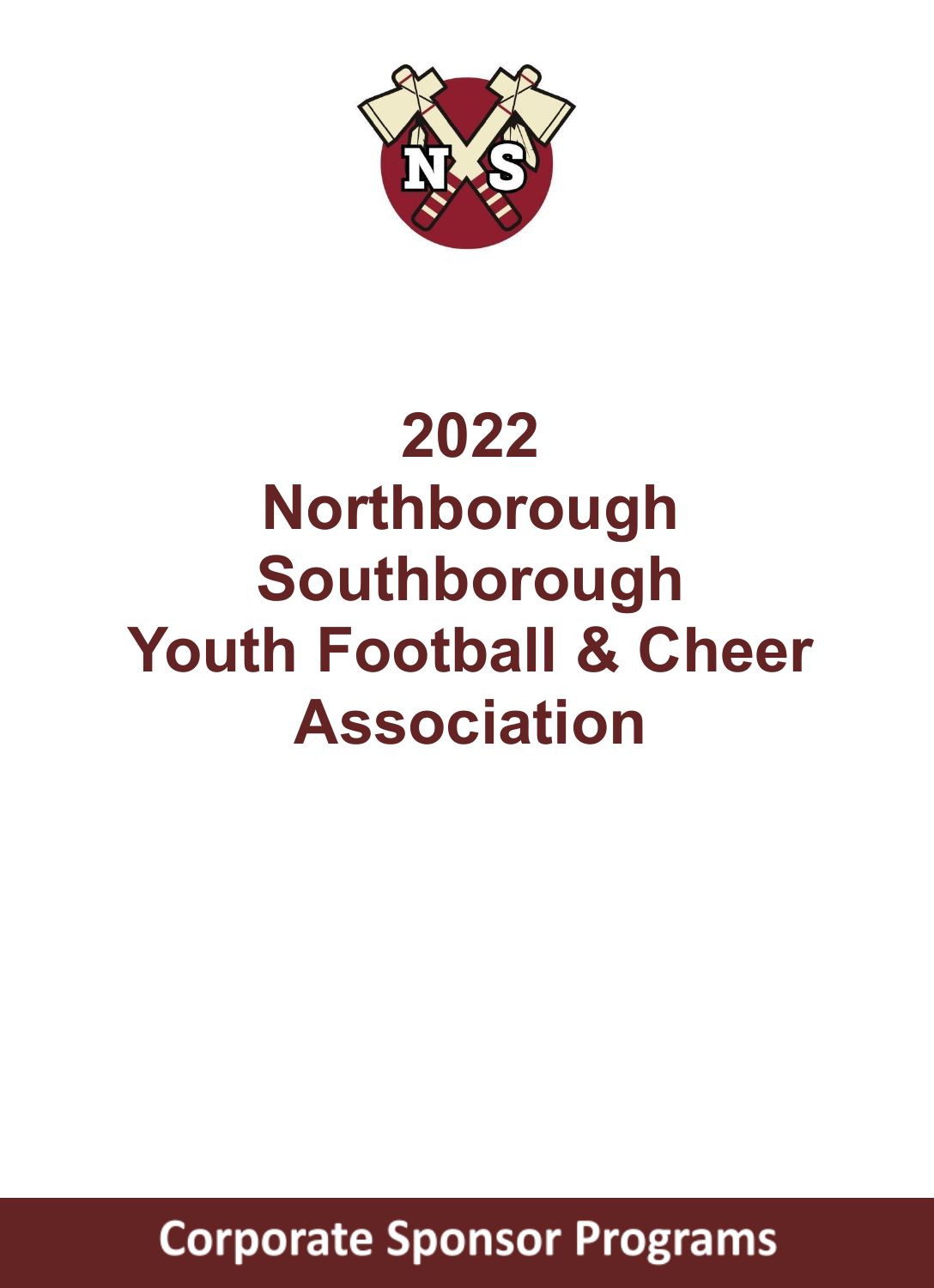On behalf of the Northboro-Southboro Youth Football and Cheer Association (NSYFCA), I would like to personally invite you to join our family of business supporters. Your support will ensure we are able to continue providing a safe, enjoying, high quality, affordable, football and cheer program for kids ages 5-15 in Northboro and Southboro.

Recent Program Highlights:

**2021**

- Our Flex Flag program continues to grow at a rapid pace. We had 3 teams this year with a total of 45 players. It was the first year we had to create a wait list.
- As other towns have had to close down their cheer leagues, we were able to offer 2 divisions.
- Our Division 12 Cheer Team won 2nd place at Fun Comp.
- We welcomed players from Shrewsbury & Westborough onto our teams because their towns were unable to field teams at certain grade levels.
- Our 6th & 7th grade tackle teams advanced to playoffs.

Due to the pandemic, we were unable to have a season in 2020. The 2021 season was a rebuilding year and we think it was a success. Our program is seeing growth in not just players and cheerleaders, but in the support group of engaged parents, families, and friends of the program who follow and participate with our teams, programs and sponsors through events, game day activities, and social media.

Your generous donation will be used to cover expenses and help keep registration fees affordable for the children in our community. Donations help purchase equipment and materials for our football players and cheerleaders. This year we are focusing many sponsorship dollars to the continued safety of our players and cheerleaders. Over the past year, we have made large investments in concussion reduction equipment, as well as increased certifications and safety courses for all football & cheerleading coaches.

Please join us in supporting the kids for the upcoming season. Your tax deductible donation can be mailed to NSYFCA, P.O. Box 322, Northboro, MA 01532.

Please feel free to call Doug at 508-826-6417 or email nsoperations@jrthawk.com if you have any questions.

Thank you for supporting the Junior T-Hawks!

Best regards, Doug Pulsifer NSYFCA President

> **NSYFCA is affiliated with American Youth** Football, a not-for-profit organization, so your contribution is tax deductible. Our Tax ID# is 27-4696748.

## www.jrthawks.com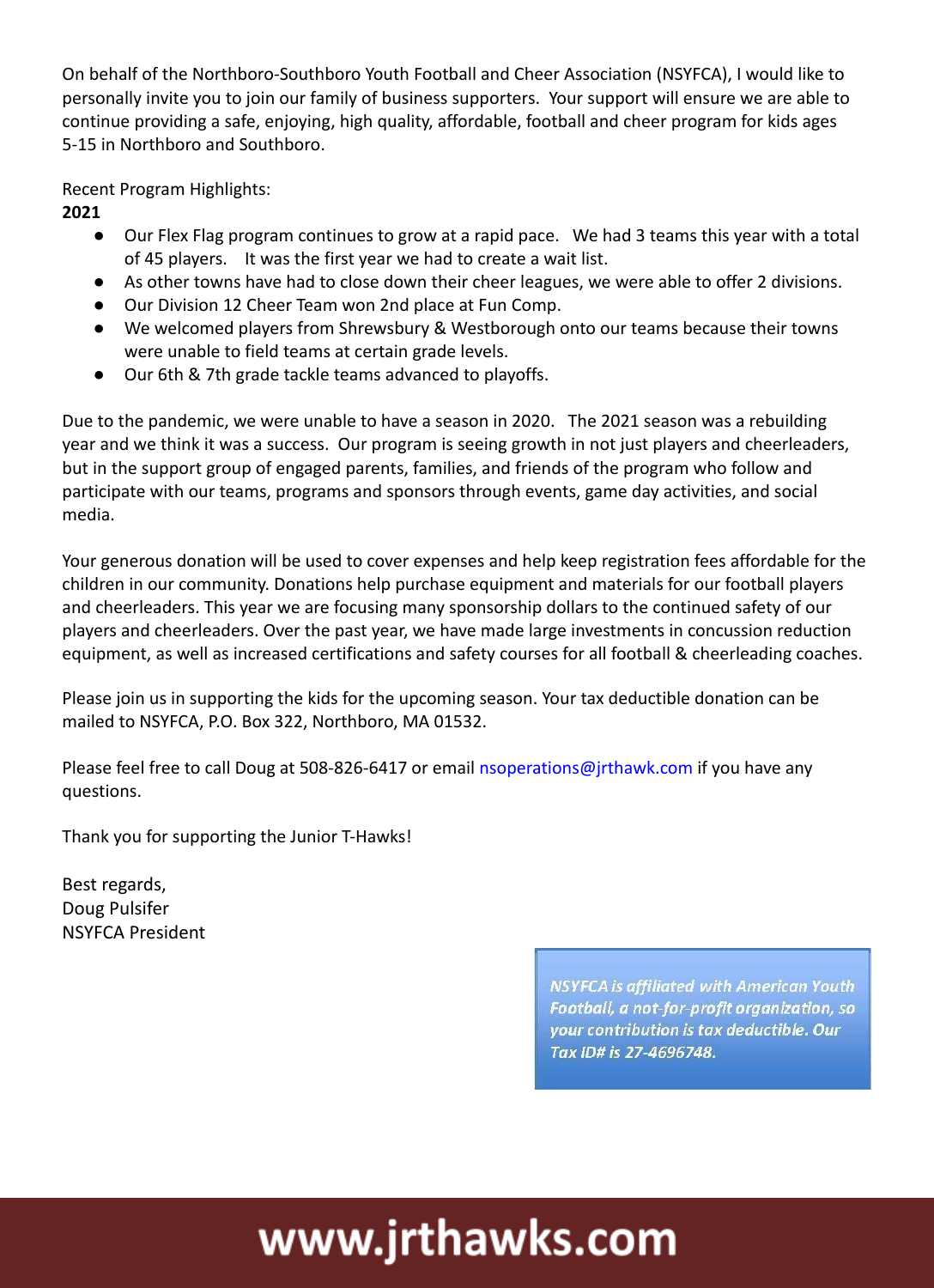### **Sponsorship Options**

#### **MVP Sponsorship -- \$2,500**

- Team Sponsor Package (t-shirt for team with company logo, Team Plaque for business, and a T-Hawk Basket for business)
- Table or other visual option at home game (provided by business)
- Social Media Shout out
- Announcement about company during each half time at all home games
- Full Page Yearbook ad
- Entry Gate Banner (3' x 3')
- League will send an email to all parents (150+) to acknowledge and thank you a sponsor during the season
- Website ad & link on our website and team pages
- **(6) Sponsorship position available**

#### **All Star Sponsorship -- \$1,500**

- Table or other visual option at home game (provided by business)
- Social Media Shout out
- Announcement about company at all home games during 3 half times
- Half Page Yearbook ad
- Entry Gate Banner (3' x 3')
- League will send an email to all parents (150+) to acknowledge and thank you a sponsor during the season
- Website ad & link on our website and team pages

#### **Platinum Sponsorship-- \$1,000**

- Social Media Shout out
- Announcement about company at all home games during 2 half times
- 1/4 Page Yearbook ad
- Name Listing on Platinum Sponsorship Banner displayed at the entry gate
- League will send an email to all parents (150+) to acknowledge and thank you a sponsor during the season
- Website ad & link on our website and team pages

#### **Gold Sponsorship-- \$500.00**

- Announcement about company at all home games during 1 half time
- Business Card size Yearbook ad
- Name Listing on Gold Sponsorship Banner displayed at the entry gate
- League will send an email to all parents (150+) to acknowledge and thank you a sponsor during the season
- Website ad & link on our website and team pages

#### **Maroon Sponsorship-- \$250.00**

- Name listed as a sponsor in our Yearbook
- Name Listing on Maroon Sponsorship Banner displayed at the entry gate
- League will send an email to all parents (150+) to acknowledge and thank you a sponsor during the season
- Website ad & link on our website and team pages